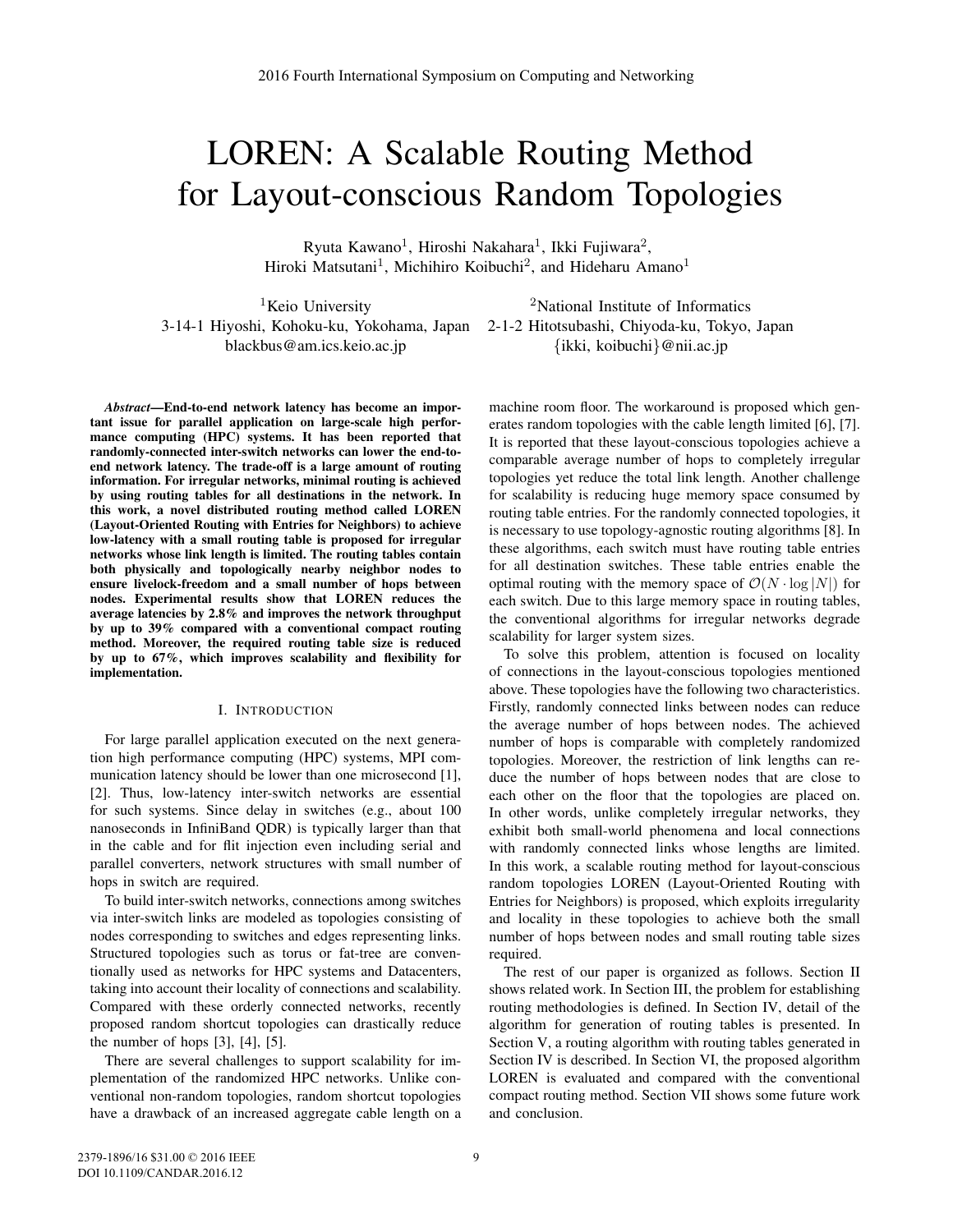# II. RELATED WORK

# *A. Low-latency Random Topologies for HPC systems*

High-radix topologies which use a large scale switches with a lot of links are advantageous to reduce the latency. Flattened Butterfly topology [9] and Dragonfly topology [10] have been utilized for middle scale systems. However, for large systems with more than ten thousand nodes, such topologies require too much cost. Increasing the number of dimensions of k-ary ncube is another way to reduce the network latency. BlueGene-Q and K-supercomputer use six or five dimensional torus. However, this approach will obviously face the limitation because of the increasing number of distant links.

Low latency direct interconnection network topologies have been theoretically researched since 1980's. Although De Bruijn graphs [11] and Star graphs [12] have lower average hop count and diameter than k-ary n-cubes, they have never been used in practical systems because of their strange looking topologies.

To achieve networks with the lowest number of hops, researchers in the field of graph theory have had interests in the concept of Moore Bound [13]. It determines the maximum number of nodes in a graph with a given degree and diameter. For high-performance networks, diameter-2 optimal or quasioptimal graphs have been adopted, in which the number of nodes is equal or close to Moore Bound. Hoffman-Singleton graph [14], which is one of the well-known optimal graphs, is exploited in intra-server networks [15]. Moreover, McKay-Miller-Siráň (MMS) Graph [16] whose number of nodes is close to Moore Bound is utilized in Slim Fly topologies [17]. Although these graphs can drastically reduce the number of hops, they cannot be directly utilized with arbitrary numbers of nodes and degrees. Optimal topologies with given numbers of nodes and degrees have been explored, which reveals difficulty in the optimization that is in most cases based on heuristic approach [18].

As a workaround plan against this difficulty, randomized topologies for HPC systems are proposed. It is shown that random networks can achieve low latencies that are comparable with those in the optimized networks and the networks based on the concept of Moore Bound. These topologies exhibit small-world phenomenon [19]. It reduces a number of hops between nodes in proportion to  $\log_d |N|$ , where d and  $|N|$ represent a degree of each node and a number of nodes, respectively. Moreover, for arbitrary network sizes, randomized networks can be generated with the smaller computational costs than the optimized networks. These topologies applied to inter-switch networks can improve bandwidth, scalability, and fault-tolerance of the networks. It is reported that they can be utilized to both HPC networks [3], [4], [5] and on-chip networks [20].

#### *B. Layout-conscious Random Topologies*

Although random topologies achieve small number of hops between nodes, they need a larger amount of total cable length, which degrades probability of implementation for practical



Fig. 1: Example of layout-conscious random topology  $LRT(|N| = 16, d = 4, r = 2).$ 

inter-switch networks. This problem can be solved with networks which contain randomly connected links with length limitation [6], [7]. These networks achieve drastic reduction of the total cable length with minimal increase in the number of hops between nodes compared with uniform random networks.

In this work, a distributed routing method is explored for random topologies with the link length limited. The notation of the layout-conscious topology is defined as  $LRT(|N|, d, r)$ , where  $|N|$ , d, and r denote the number of nodes, the degree of each node, and the maximum length of edges, respectively. Here, topologies among nodes are assumed as regular graphs, which means that all nodes in the topologies have the same degree. Fig. 1 shows an example of a layout-conscious topology LRT(16, 4, 2) that is placed on a  $n \times n$  2-dimensional surface. The label of a node,  $i$ , is defined with the equality  $i = x_i + y_i \cdot n$ , where  $(x_i, y_i)$  denotes a coordinate of the node i. All edges in this topology are connecting between two nodes so that the Manhattan distance between them, which is defined in Section III-A, is equal or less than the limitation value  $r$ .

# *C. Reduction of Routing Table Size*

The performance of packet transfers highly depends on the implementation of routers in which packet routing information is stored and referred. For random network, a routing table indicating the output link for all destination nodes is required in every router. If the number of nodes is more than thousands, the time to refer a certain size of memory for the table might bottleneck the operational frequency.

For layout-conscious random topologies, since the range of nodes which can be connected with direct links is limited, we can much reduce the number of entries. If the number of entries becomes tens, we can use a high speed CAM (Content Addressable Memory) consisting of a set of registers and comparators easily.

Researchers in the field of distributed computing have well discussed a methodology called compact routing, which is designed to reduce the size of required routing information up to a sublinear value at the cost of minimum increase in numbers of hops. For evaluation of this methodology, Stretch Factor is defined as the maximum rate of increase in numbers of hops. There is thus a trade-off between the size of routing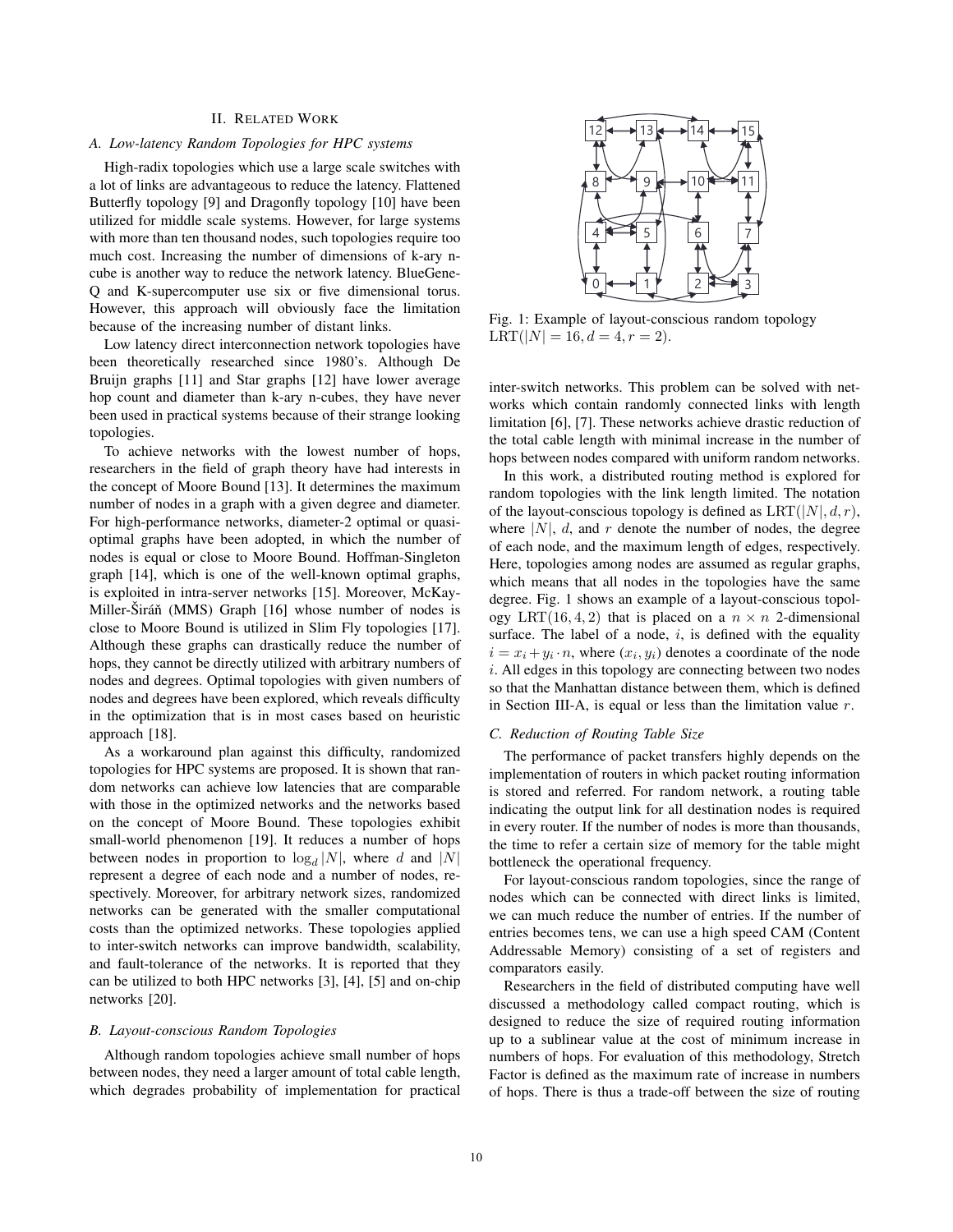table and Stretch Factor. Several methods to make compact routing tables are proposed, one of which adds a label to each node for compressing information for shortest paths. Such labeling enables a compact routing scheme called Interval Routing [21].

Another routing method called Cowen's method uses topology-dependent names for nodes, and achieves Stretch Factor less than 3 with a local routing table of size  $\mathcal{O}(|N|^{2/3} \log^{4/3} |N|)$  [22]. In the method, some nodes are selected as "landmarks" that cover all nodes in a network. With Cowen's method, packets are forwarded as the following procedure.

When a current node that a packet exists is equal to a "landmark" node for the destination, it is forwarded to the next hop that is contained in a header of the packet, and uses the minimal path towards the destination node. When the previous condition is not satisfied and there is an entry for a destination node of the packet in a routing table of the current node, the packet is forwarded according to the information. When these two conditions are not satisfied, which means the destination node is distant from the current node, firstly a landmark node for the destination node in a header of the packet is referred. Routing information for the landmark node in a routing table of the current node is then referred and the packet is forwarded according to the information.

In summary, with Cowen's method, a minimal path is selected in the case of nearby destination nodes, otherwise a path to one of landmarks is selected to get close to the distant destination nodes. This routing method can reduce the amount of routing information with suppressing the increase of hops. However, the overall performance may be degraded because of the traffic concentration around landmarks.

In this work, a well load-balanced and thus high-throughput routing method called LOREN (Layout-Oriented Routing with Entries for Neighbors) is proposed for layout-conscious random topologies. It is evaluated from the viewpoints of hop counts and network throughput comparing with Cowen's compact routing method.

### III. PROBLEM DEFINITION

#### *A. Parameters for Graphs*

In this work, cabinets each of which contains a Topof-Rack (ToR) switch and multiple computational hosts are assumed to be placed on a 2-dimensional grid. Moreover, inter-switch networks are modeled as undirected topologies, in which nodes and edges denote switches and links between switches, respectively. Topologies are developed on  $n \times n$  2dimensional coordinate, and the nodes are arranged on the lattice positions. Namely, a set of nodes  $|N|$  and a length of one coordinate *n* satisfy the equality  $|N| = n^2$ . A length of an edge between nodes i and j,  $e(i, j)$ , is equal to the Manhattan distance between the two nodes,  $\mathrm{md}(i, j)$ . In other words, the length is equal to  $|x_i - x_j| + |y_i - y_j|$ . In this work, diagonal links between nodes are not used because they lead to longer cable lengths and degrade the overall performance [23].

TABLE I: Definition of parameters.

| Definition<br>Parameter<br>Lengths of $x$ - and $y$ -coordinates<br>$\boldsymbol{n}$<br>e(i, j)<br>Edge between nodes $i$ and $j$<br>$(x_i,y_i)$<br>x- and y-coordinates of node i; $i = x_i + y_i \cdot n$<br>Manhattan distance between node $i$ and $j$ ;<br>md(i, j)<br>$\mathrm{md}(i, j) =  x_i - x_j  +  y_i - y_j $<br>h(i, j)<br>Minimal number of hops between nodes $i$ and $j$<br>Set of nodes; $ N  = n^2$<br>Set of edges<br>E<br>Maximum # of table entries for each node<br>$_{t_{\rm max}}$ |  |  |  |  |
|--------------------------------------------------------------------------------------------------------------------------------------------------------------------------------------------------------------------------------------------------------------------------------------------------------------------------------------------------------------------------------------------------------------------------------------------------------------------------------------------------------------|--|--|--|--|
|                                                                                                                                                                                                                                                                                                                                                                                                                                                                                                              |  |  |  |  |
|                                                                                                                                                                                                                                                                                                                                                                                                                                                                                                              |  |  |  |  |
|                                                                                                                                                                                                                                                                                                                                                                                                                                                                                                              |  |  |  |  |
|                                                                                                                                                                                                                                                                                                                                                                                                                                                                                                              |  |  |  |  |
|                                                                                                                                                                                                                                                                                                                                                                                                                                                                                                              |  |  |  |  |
|                                                                                                                                                                                                                                                                                                                                                                                                                                                                                                              |  |  |  |  |
|                                                                                                                                                                                                                                                                                                                                                                                                                                                                                                              |  |  |  |  |
|                                                                                                                                                                                                                                                                                                                                                                                                                                                                                                              |  |  |  |  |
|                                                                                                                                                                                                                                                                                                                                                                                                                                                                                                              |  |  |  |  |
|                                                                                                                                                                                                                                                                                                                                                                                                                                                                                                              |  |  |  |  |

Additionally, the minimal number of hops between nodes  $i$  and j is denoted with  $h(i, j)$ .

#### *B. Table Entries*

Each router in a network stores routing information as a routing table, which contains a set of table entries. An entry is defined as a set of two nodes and represented as a notation of  $\langle v_{\text{dst}}, v_{\text{next}} \rangle$ . In this notation,  $v_{\text{dst}}$  indicates a destination node and  $v_{\text{next}}$  denotes a node of the next hop along the shortest path towards  $v_{\text{dst}}$ . The maximum number of table entries that a routing table in each node can store is defined as  $t_{\text{max}}$ . The parameters used in this work are summarized in Tab. I. A goal of this work is to construct a set of routing tables with the limitation of  $t_{\text{max}}$  so that it induces an increase in the average number of hops between nodes as small as possible compared with that achieved by the shortest path routing.

# IV. ALGORITHM FOR GENERATING ROUTING TABLE ENTRIES IN LOREN

In this section, an algorithm in LOREN is proposed to construct routing information that is included in each node. With the routing tables generated by the proposed algorithm shown in Alg. 1, three kinds of shortest paths are constructed as described in the following Section IV-A.

In this method, reachability of packets is supported by entries for topologically and physically neighboring destination nodes as shown in Section IV-A1 and IV-A2. The number of these entries can be reduced for the layout-conscious random topologies because of their locality. Moreover, the reduced number of hops is achieved by entries for distant destination nodes as shown in Section IV-A3. Small-world phenomena exhibited in the topologies can reduce the number of hops with a small number of these entries. Consequently, the proposed method LOREN can reduce the number of table entries required as well as the number of hops between nodes for the layout-conscious random topologies.

### *A. Construction of Table Entries for Shortest Paths*

*1) Shortest Paths between Adjacent Nodes:* Routing information is provided between two nodes that are connected with an edge in a graph. That is, for all edges  $e(i, j) \in E$ , an entry  $\langle j, j \rangle$  is added to a node *i*.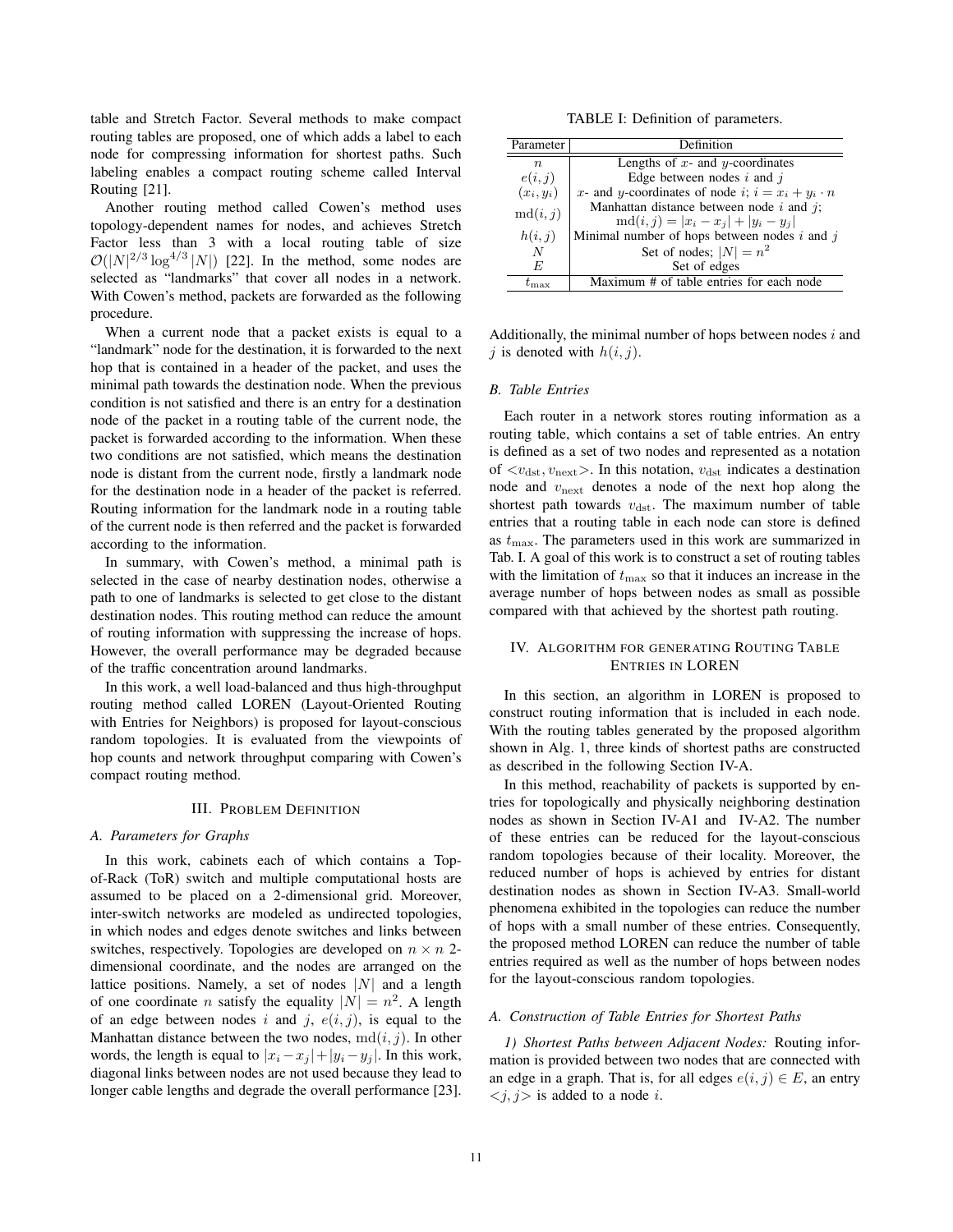

Fig. 2: Example of Routing table entries for a path from a node i to a node j,  $P(i, j)$  ( $|P(i, j)| = 4$ ).

Algorithm 1 Generation of routing tables

**Input:** LRT(|N|, d, r), maximum # of table entries:  $t_{\text{max}}$ Output: Routing Table T /\* (1) Entries for nodes connected with an edge \*/ for all  $(i, j) \in \{(i, j) | e(i, j) \in E\}$  do Add an entry  $\langle j, j \rangle$  to  $T[i]$ end for /\* (2) Entries for neighboring nodes on the coordinate \*/ for  $(i, j) \in \{(i, j) | \text{md}(i, j) = 1, e(i, j) \notin E\}$  do Calculate path  $P(i, j) = \{m_0(= i), ..., m_{|P(i,j)|-1}(= j)\}$ for 0 ≤  $k$  ≤ | $P(i, j)$ | − 3 do Add an entry  $\langle j, m_{k+1} \rangle$  to  $T[m_k]$ end for end for /\* (3) Entries for distant nodes \*/ Queue  $Q \leftarrow \{\}$ for all  $(i, j) \in \{(i, j) | e(i, j) \in E\}$  do Add a pair  $(i, j)$  to tail of  $Q$ end for for all  $i \in N$  do Create a spanning tree for dst i,  $G_i$ end for while  $Q \neq \emptyset$  do pop  $(u, v)$  from head of  $Q$  $w_{succ} \leftarrow$  a successor of u in  $G_v$  $W_{\text{preds}} \leftarrow \text{predecessors of } u \text{ in } G_v$ if  $\langle v, w_{\text{succ}} \rangle \in T[u]$  then for all  $w_{\text{pred}} \in W_{\text{preds}}$  do add  $(w_{\text{pred}}, v)$  to tail of  $Q$ end for else if  $|T[u]| < t_{\text{max}}$  then add  $\langle v, w_{\text{succ}} \rangle$  to  $T|u|$ for all  $w_{\text{pred}} \in W_{\text{pred}}$  do add  $(w_{\text{pred}}, v)$  to tail of  $Q$ end for end if end while

*2) Shortest Paths between Neighboring Nodes on a Coordinate:* On a 2-dimensional coordinate that is defined in Section III-A, a set of two nodes  $i$  and  $j$  is neighboring where the Manhattan Distance between them  $m(d, j)$  is equal to one. Entries for a shortest path between these two nodes are added with the following procedure.

A shortest path from a node i to a node j is represented as a consecutive nodes,

$$
P(i,j):=\{m_0(=i),...,m_{|P(i,j)|-1}(=j)\}.
$$

To all nodes in the path except a node  $j$ , entries for a

destination node  $j$  and nodes of the next hop along the path are added. Namely, an entry of  $\langle j, m_{k+1} \rangle$  is added to each node  $m_k \in \{m_0, ..., m_{|P(i,j)|-3}\}.$  Note that  $\langle j, j \rangle$  is already added to a node  $m_{|P_{i,j}|-2}$  with the addition of entries for adjacent nodes as shown in Section IV-A1; therefore, the entry is not added again. Packets can be forwarded along this shortest path with these routing table entries in the following way. A packet whose destination is a node j injected to a node  $i(= m_0)$  is forwarded to a node  $m_1$  with reference of the entry  $\langle j, m_1 \rangle$ . Similarly, when the packet is in an intermediate node  $m_k$  for all  $0 < k \leq |P(i, j)| - 3$ , the entry  $\langle j, m_{k+1} \rangle$  is referred and the packet is routed along the shortest path towards a node  $i$ . Finally the packet reaching a node  $m_{|P(i,j)-2|}$  is forwarded to a destination node j with the entry  $\langle j, j \rangle$ . Fig. 2 shows an example of routing table entries which achieves the shortest path with four hops from a node  $i$  to a node  $j$ . Note that these entries for the shortest path from  $i$  to  $j$  are also utilized for the shortest path from the intermediate node  $m_k$  for all  $0 < k \leq |P(i, j)| - 2$  towards a destination node j.

*3) Shortest Paths between Distant Nodes:* After generation of routing table entries for the two kinds of shortest paths mentioned in Section IV-A1 and IV-A2, there might be some empty routing entries in each node. These entries are utilized for construction of table entries for some of the other shortest paths between nodes separated with multiple hops from each other. For effective utilization of remaining empty table entries, it is desirable to put addition of the entries for paths with a smaller number of hops ahead of addition of those for paths with a larger number of hops. This is achieved by the following ways. Initially spanning trees are generated for all destination nodes, which are represented as  $\{G_i | i \in N\}$ , each of which contains shortest paths for the destination node  $i$ . After this generation, Breadth First Search is applied simultaneously to all trees. In this search, if a visited node u in a tree  $G_v$  has an empty entry, an entry  $\langle v, w_{succ} \rangle$  is added to the node u, where  $w_{succ}$  represents a successor node of u in the tree  $G_v$ . If the entry is successfully added to  $u$  or  $u$  already has the entry  $\langle v, w_{succ} \rangle$ , the search is continued for predecessors of u in  $G_v$ ,  $W_{\text{preds}}$ . Otherwise, the search for the predecessors is discontinued. In the same way as described in Section IV-A2, a packet whose destination is  $v$  in a node that contains an entry for  $v$  can be forwarded along the shortest path.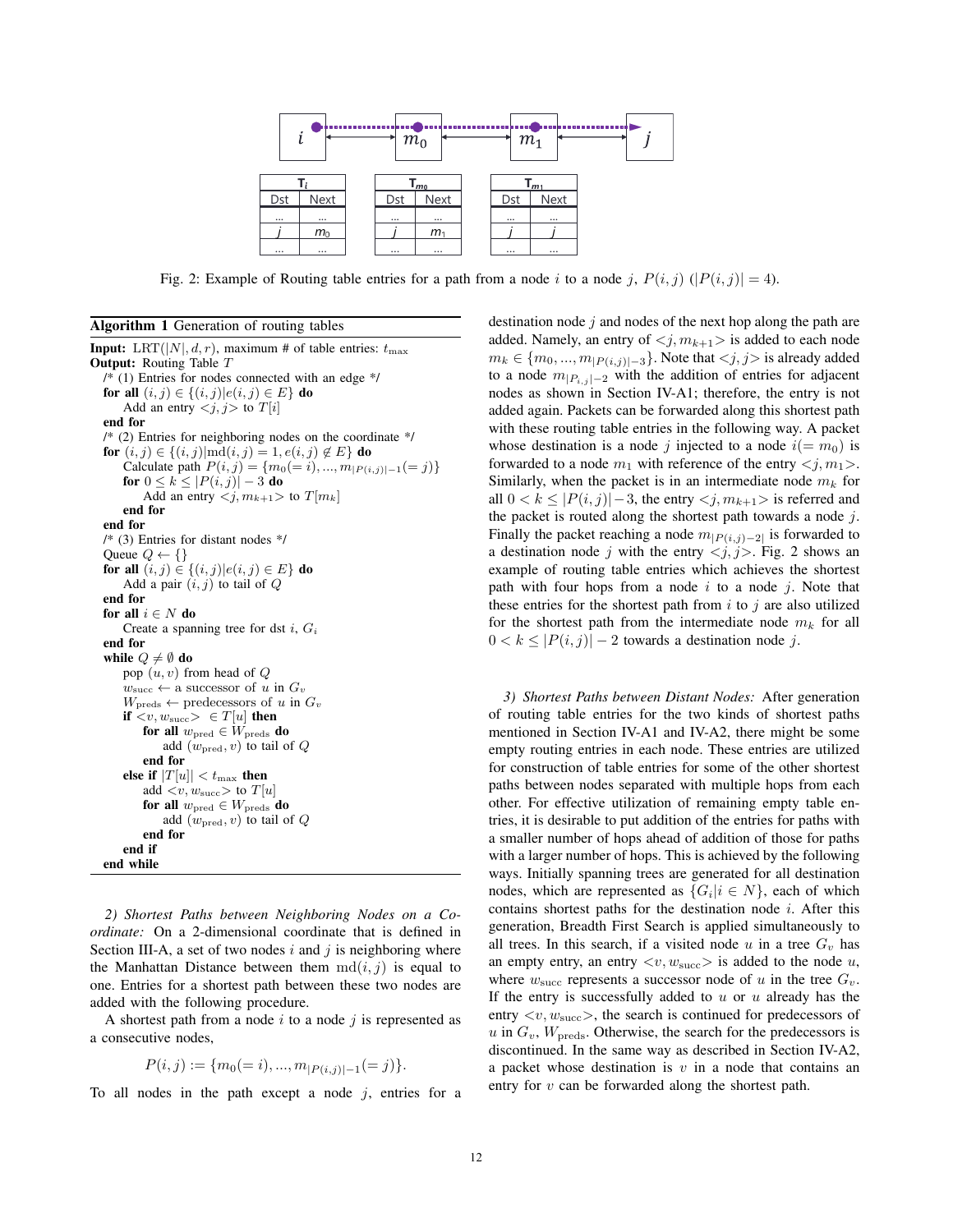



- $\overline{0}$ - $2 \rightarrow 1$  - $\leftrightarrow$  1 5 4  $\overline{\phantom{0}}$ 5 - $\frac{1}{2}$  | 2  $\bullet$   $\leftrightarrow$   $\circ$ 6 6 7 2 --

(a) Shortest paths for adjacent nodes.

(b) Shortest paths for neighboring nodes.

(c) Shortest paths for distant nodes.

Fig. 3: Example of shortest paths for a destination node #5 induced with table entries  $(t_{\text{max}} = 7)$ .

J

# *B. Example of Table Entries for Destination Node*

Fig. 3 shows shortest paths for a destination node #5 induced by generated routing tables. In this example, the upper bound of a number of table entries is set to  $t_{\text{max}} = 7$ . A starting point of a dashed arrow that is depicted with filled circle represents the node which has an entry of  $\langle 5, v_{\text{end}} \rangle$ , where  $v_{\text{end}}$  is denoted by an end point of the dashed arrow. For instance, a node #0 has an entry <5, 8>. The dashed arrows in Fig. 3a, 3b, and 3c show paths for adjacent nodes, neighboring nodes, and distant nodes as described in Section IV-A1, IV-A2, and IV-A3, respectively. As shown in these figures, the adjacent nodes of a node #5 are intermediate nodes for the other shortest paths to a node #5 that are described in Section IV-A2 and IV-A3. It is notable that the new entries that would be duplicated by already added entries for the adjacent nodes are not added for these shortest paths.

#### V. ROUTING ALGORITHM IN LOREN

In the proposed method LOREN, after generating routing table entries as described in Section IV-A, entries in each node  $u$  are sorted in an increasing order in the number of hops between u and  $v_{\text{dst}}$ ,  $h(u, v_{\text{dst}})$ .

A node of the next hop for a packet in a node  $u$  whose destination node is  $v$  is determined with the following procedure. Among routing table entries in the node  $u$ , the entry  $\langle v_{\text{dst}}, v_{\text{next}} \rangle$  that minimizes the Manhattan Distance between nodes  $v_{\text{dst}}$  and  $v$ ,  $\text{md}(v_{\text{dst}}, v)$ , is referred. If there are some ties, they are broken in the order as described above. This breaking of ties is achieved by referring the forefront entry among the entries in a routing table of the node  $u$ , in which entries are sorted as mentioned before.

An example of routing packets is shown in Fig. 4. A given topology and generated table entries are the same as the example in Fig. 3. Let a packet be routed from a node #15 to a #5. A routing table that a node #15 has is shown in Fig. 4a. For all entries in this table, the Manhattan Distance between a destination node of each entry and the destination of the packet, a node #5, is calculated. Afterwards, an entry  $\langle 6, 10 \rangle$ is selected from these entries and referred to forward the packet, which has the smallest Manhattan Distance between nodes #6 and #5,  $\text{md}(6, 5) = 1$ . The packet is thus forwarded

|   | $T_{15}$ |      |   |     | $T_{10}$ |
|---|----------|------|---|-----|----------|
|   | Dst      | Next |   | Dst | Next     |
|   |          |      | √ | 6   | 6        |
|   | 10       | 10   |   | 9   |          |
|   | 11       | 11   |   | 11  | 11       |
|   | 14       | 14   |   | 15  | 15       |
|   | 2        |      |   |     | q        |
|   | 3        |      |   | 2   | 6        |
| ✓ | 6        | 10   |   | 14  | 11       |

(a) Routing table in node #15. (b) Routing table in node #10.



(c) Established path from node #15 to #5.

Fig. 4: Example of routing from node #15 to #5 ( $t_{\text{max}} = 7$ ).

to a node #10. A routing table in a node #10 is shown in Fig. 4b. In the same way, an entry  $\langle 6, 6 \rangle$  is selected that has the smallest Manhattan Distance. Note that an entry  $\langle 9, 9 \rangle$ also has the smallest Manhattan Distance. In this case, an entry  $\langle 6, 6 \rangle$  is selected according to the order of entries in the table. After the packet is forwarded to the node #6, there are routing table entries for a shortest path between nodes #6 and #5, as shown in Fig. 3. The packet is then forwarded along this path.

The livelock-freedom in LOREN is proved as follows.

*Proof.* Let  $<$ tg<sub>v</sub> $(u)$ ,  $v_{\text{next}}$  $>$  be referred in a node u to forward a packet whose destination is a node v. An order  $\succ_v$  is defined as follows;  $u \succ_v u'$  if one of the following conditions is satisfied.

1) 
$$
\mathrm{md}(\mathrm{tg}_v(u), v) > \mathrm{md}(\mathrm{tg}_v(u'), v)
$$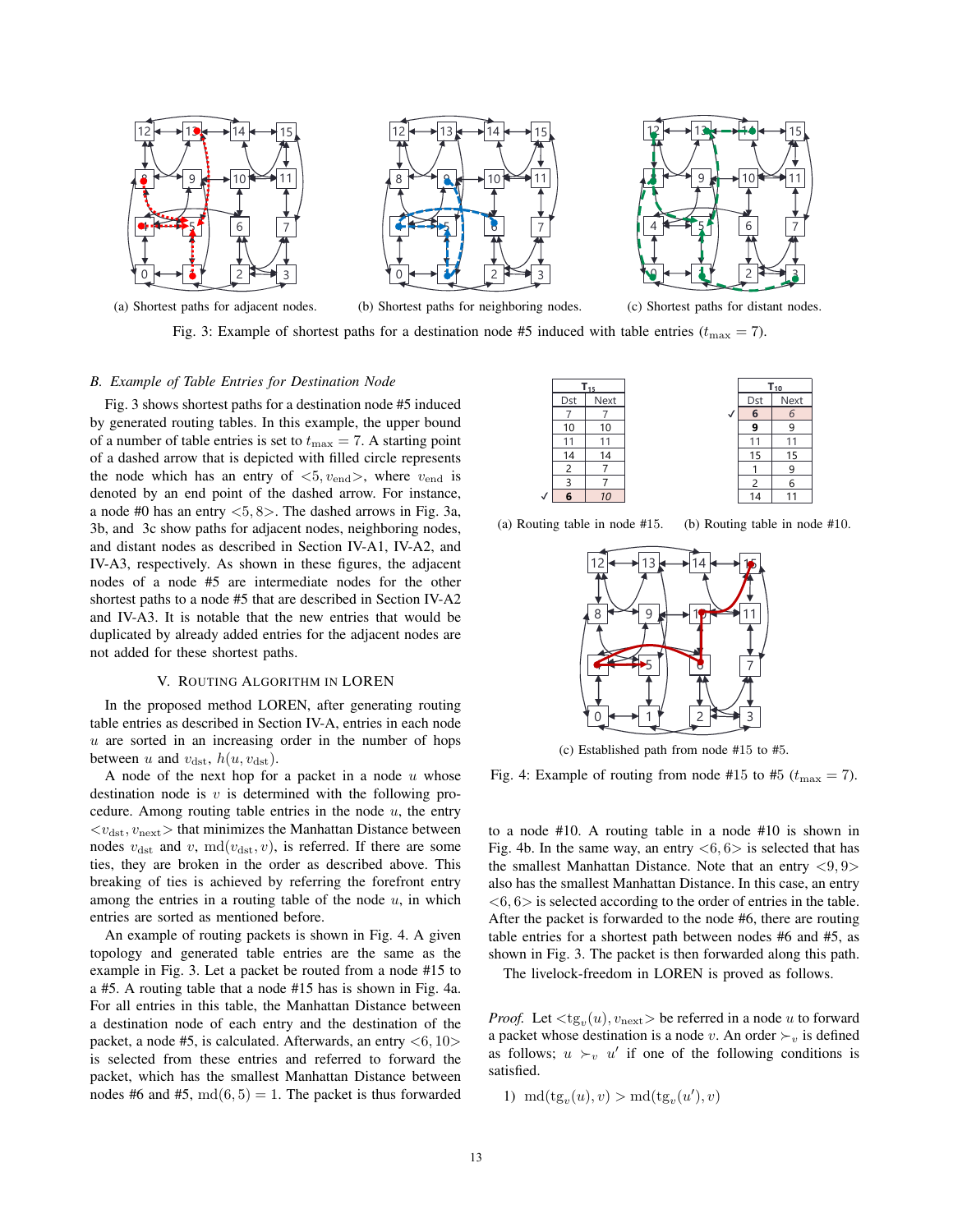

Fig. 5: Maximum number of entries  $t_{\text{max}}$  and achieved average path length.



Fig. 6: Maximum number of table entries required for algorithms.

2) 
$$
md(tg_v(u), v) = md(tg_v(u'), v)
$$
 and  $h(u, tg_v(u)) > h(u', tg_v(u'))$ 

Let us consider a packet in  $u$  for a destination  $v$  that is forwarded to u', where  $v \neq u'$  is satisfied. If  $h(u, \text{tg}_v(u)) > 0$ , u' has an entry such that  $tg_v(u) = tg_v(u')$  and  $h(u', tg_v(u')) =$  $h(u, \text{tg}_{v}(u))-1$  are satisfied. This entry induces a path towards  $\text{tg}_{v}(u)$ . Otherwise, u' has an entry such that  $\text{md}(\text{tg}(u'), v) =$  $md(tg(u), v) - 1$  is satisfied, which induces a path between neighboring nodes as mentioned in Section IV-A2. In both cases, the order  $u \succ_v u'$  is satisfied.

By forwarding the packet repeatedly, the order of a node  $u'$  strictly reduces that the packet is forwarded to. This leads to the fact that the packet can finally reach a node  $u'$  such that  $m d(tg_v(u'), v) = 0$  and  $h(u', tg_v(u')) = 1$  are satisfied. This is because of  $m d(tg_n(u'), v) \geq 0$  and  $h(u', tg_n(u')) \geq 0$ 1. In this case,  $u'$  is adjacent to  $v$ ; therefore, the packet is immediately forwarded to  $v$  with an entry for adjacent nodes as described in Section. IV-A1.  $\Box$ 

# VI. EVALUATION

In this section, the proposed routing method LOREN is evaluated and compared with Cowen's compact routing method [22] introduced in Section II-C. Routing methods are applied to the layout-conscious random topologies, LRTs, that are defined in Section II-B. For the evaluations,  $LRT(64, 4, 2)$ and  $LRT(256, 4, 4)$  are adopted. Namely, the degree of each node is set to four. Moreover, the maximum link lengths are set to two and four for 64- and 256-node networks, respectively.

#### *A. Table Entry Size and Average Path Length*

In this evaluation, the impact of table entry sizes to the average path length is analyzed. The limitation of maximum table entries  $t_{\text{max}}$  is varied to evaluate the average number of path hops. In Cowen's method, the number of entries for each node depends on the input value  $0 < \alpha < 1$ . Consequently, this value  $\alpha$  also influences the achieved path lengths. In this section, all possible values of  $t_{\text{max}}$  and the corresponding average path lengths are evaluated.

Fig. 5a and Fig. 5b show the results for 64- and 256 node networks, respectively. 10 different layout-conscious random topologies are generated and used for evaluation. Evaluated values in the figures represent the average and standard deviation of those from different topologies. In these figures, legends of the conventional and proposed methods are represented as "Cowen's" and "LOREN", respectively. These legends are used in subsequent evaluations.

For both network sizes, LOREN achieves the average path lengths almost proportional to Cowen's conventional compact routing algorithm. For 256-node networks, relatively small numbers of table entries  $t_{\text{max}}$  degrade the path lengths achieved with LOREN. In this evaluation, the smallest value of  $t_{\text{max}}$  that Cowen's method can take is 42. In the same case, LOREN increases the average path length by 6.6%.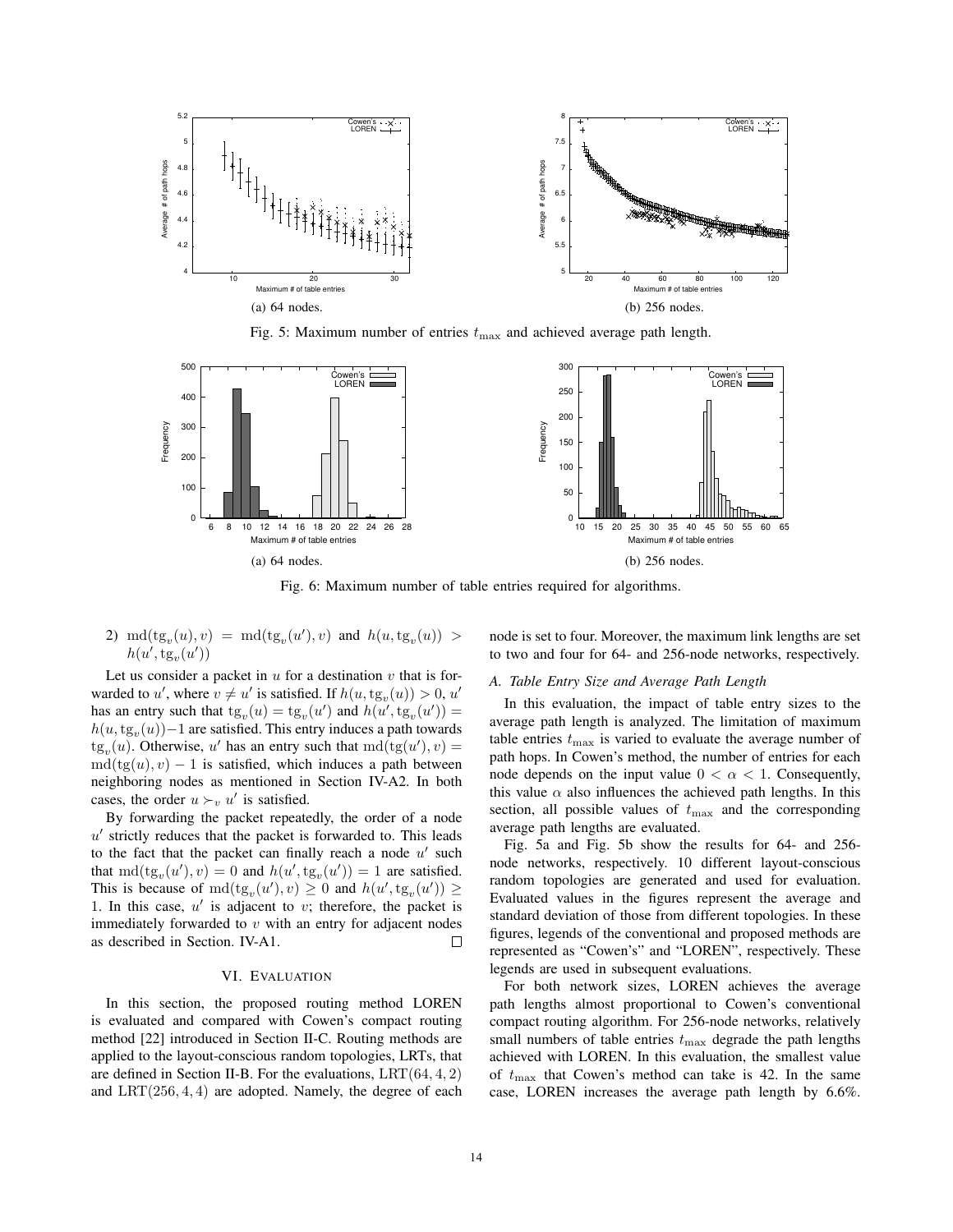Cowen's conventional compact routing can reduce the number of hops between nodes with global information that each node contains as "landmark" nodes. On the other hand, in LOREN, shorter paths are not taken between nodes because of a small amount of local information that each node has. As the value of  $t_{\text{max}}$  increases, LOREN achieves comparable or smaller numbers of path lengths. For 64 nodes, LOREN can reduce the average path hops by up to 4.2%. Moreover, for 256 nodes, it can reduce the average number of path lengths by up to 2.8%. These result from small-world phenomena in the layoutconscious random topologies that can be utilized with larger local information in each node.

#### *B. Minimal Number of Required Table Entries*

As shown in Fig. 5, the minimum number of  $t_{\text{max}}$  that LOREN can take is smaller than that for Cowen's algorithm. Hence it is notable that LOREN improves the adaptation to various numbers of table sizes given. In this section, this flexibility is evaluated and compared with that of Cowen's algorithm in detail.

As described in Section VI, Cowen's algorithm varies the maximum number of table entries  $t_{\text{max}}$  with the parameter  $\alpha$ . In this section, the smallest values of  $t_{\text{max}}$  are evaluated that the algorithm can take for given topologies. The LOREN algorithm constructs three kinds of shortest paths that mentioned in Section IV-A. Among them, those between distant nodes which are defined in Section IV-A3 are constructed using redundant empty entries, that is, they are optional in the algorithm. By contrast, those between adjacent nodes and between neighboring nodes, which are described in Section IV-A1 and IV-A2, respectively, are indispensable for livelock-freedom in the algorithm. Accordingly, the numbers of table entries that are required for establishing these two shortest paths are evaluated.

Fig. 6a and Fig. 6b show distributions of the minimal number of required table entries for 1,000 64- and 256-node layoutconscious random topologies, respectively. These results show that LOREN achieves the small number of table entries with the same variation compared with Cowen's algorithm. For 64 nodes, it reduces the minimum and average number of required table entries by 56% and 52%, respectively. Moreover, it reduces the minimum and average by 67% and 62% for 256 nodes, respectively.

In this evaluation, the smallest numbers of  $t_{\text{max}}$  that Cowen's algorithm can take are 18 and 42 for 64 and 256 nodes, respectively. In the rest of evaluation, the values of  $t_{\text{max}}$ are set to both the minimum number in Cowen's algorithm and half of  $|N|$ . Namely, the maximum numbers of table entries are set to  $t_{\text{max}} = 18,32$  for 64 nodes, and  $t_{\text{max}} = 42,128$  for 256 nodes.

#### *C. Network Simulation*

A cycle-accurate network simulator Booksim [24] is used for evaluation. For both Cowen's routing algorithm and LOREN algorithm, deadlock-freedom is supported with a method to assign traffics to multiple virtual channels [25].

TABLE II: Network parameters.

| Simulation period         | $\overline{100,000}$ cycles |
|---------------------------|-----------------------------|
| Packet size               | $1$ flit                    |
| Number of VCs             |                             |
| Buffer size per VC        | 8 flits                     |
| Number of pipeline stages |                             |

This assignment method is based on the assignment technique used in LASH-TOR [26]. Network parameters for simulation are shown in Tab. II.

Fig. 7 to Fig. 10 show simulation results under uniform, transpose, shuffle, and reverse traffics [27]. For 64 nodes, LOREN degrades the saturation throughput by 21% in a reverse traffic compared with Cowen's algorithm, with the table entry size of  $t_{\text{max}}$  = 32, as shown in Fig. 10b. This arises from large numbers of hops in this traffic. Each node can contain only local information in LOREN, which increases the number of hops and thus the buffer occupancy with packets. Another result for 64 nodes is that Cowen's algorithm introduces instability in the saturation throughput, which depends on traffic patterns. When the value of  $t_{\text{max}}$ changes from 18 to 32 in an uniform traffic, Cowen's algorithm and LOREN can improve the saturation throughput by 40% and 38%, respectively. However, in the same case except adoption of a transpose and shuffle traffic, Cowen's algorithm degrades the throughput by 27% and 26%, respectively. On the other hand, LOREN can achieve the better throughput with larger numbers of table entries, regardless of the applied traffic. Moreover, LOREN achieves the lower latency than Cowen's algorithm in most cases with 64 nodes. It reduces the latency by up to 5.0%.

For 256 nodes, LOREN can achieve the better throughput in most cases. In the case of an uniform traffic and  $t_{\text{max}} = 42$ , it increases the throughput by 39% compared with Cowen's algorithm. The increase is also shown in other traffic patterns. As a result, LOREN develops capacity to balance traffic load. It is also shown that achieved latencies with LOREN are comparable with those with Cowen's algorithm in most cases.

In summary, LOREN, which utilizes local routing information, can achieve comparable latencies to those with Cowen's algorithm, which exploits global routing information. Moreover, LOREN can avoid load concentration with the distributed routing manner, which Cowen's routing method has to face because of the large amount of flows to "landmark" nodes.

#### *D. Performance under Randomly Imbalanced Traffic*

In Section VI-C, uniform and synthetic traffics balanced for all nodes in the network are adopted for evaluation. In this section, randomly imbalanced traffics are applied to LOREN and Cowen's method.

*1) Definition of Randomly Imbalanced Traffic:* In this evaluation, each node in a network has a destination node. Two imbalanced traffics, hotspot( $\beta$ ) and local( $\gamma$ ) are defined as follows.

• hotspot( $\beta$ ): The value  $0 \leq \beta \leq 1$  denotes probability for each node to set a "hot-spot" node as a destination node.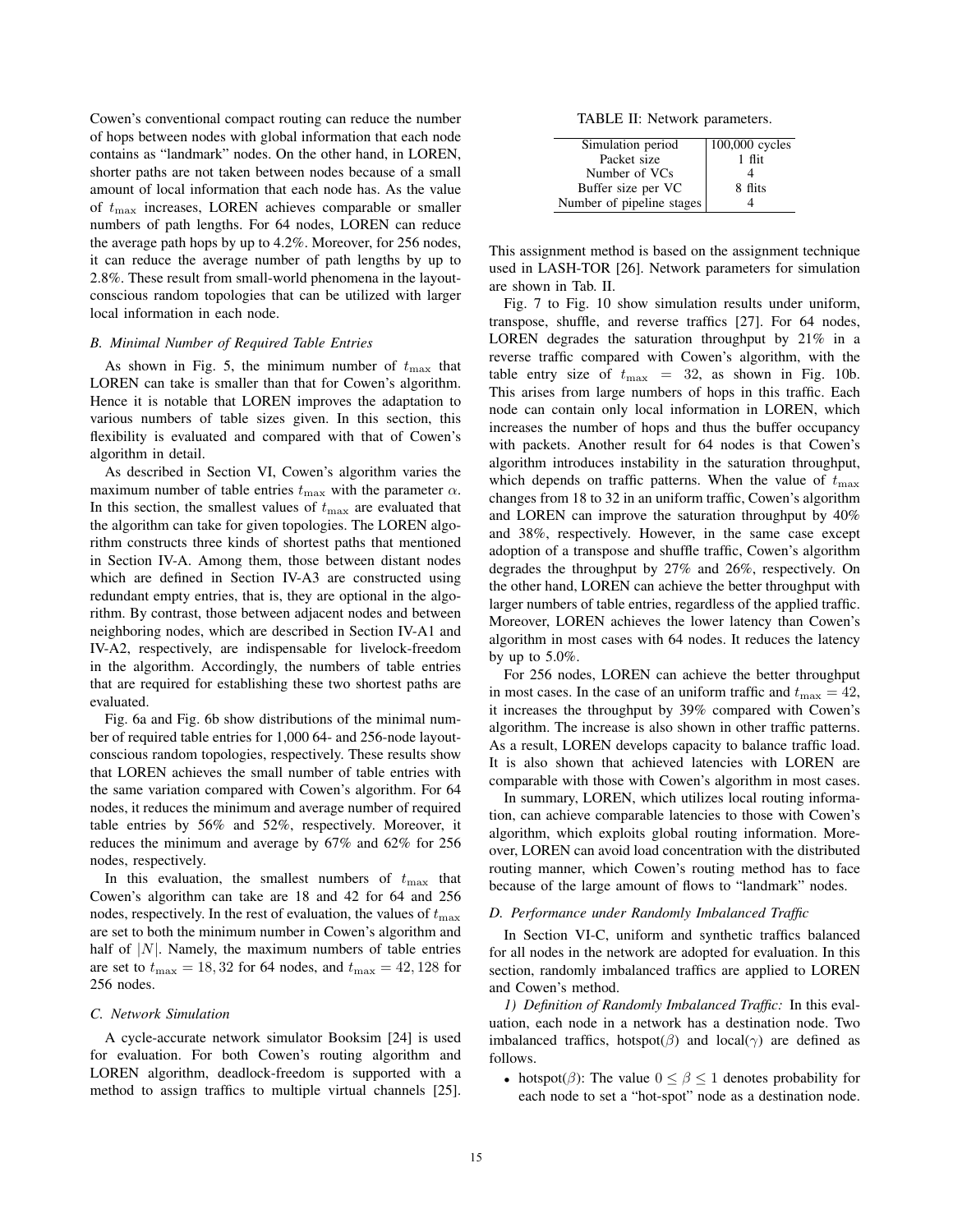

Fig. 10: Network performance under reverse traffic.

A destination node of each node is otherwise selected randomly from all nodes in the network with probability  $1 - \beta$ .

• local( $\gamma$ ): A destination node v for each node u is selected with the probability that is proportional to  $m d(u, v)^{-\gamma}$ , satisfying  $\gamma > 0$ .

Let  $S$  be a set of source-and-destination pairs in the generated traffic. A pair of a source node  $i$  and a destination node j is represented as  $(i, j) \in S$ . In this section, a path from  $i$  to  $j$  is represented as consecutive edges,  $P'(i, j) := \{e(i, m_0), e(m_0, m_1), ..., e(m_{k'}, j)\},$  satisfying  $k' = |P'(i, j)| - 2$ . A set of all paths in the traffic is defined as  $P' := \{P'(i,j) | (i,j) \in S\}.$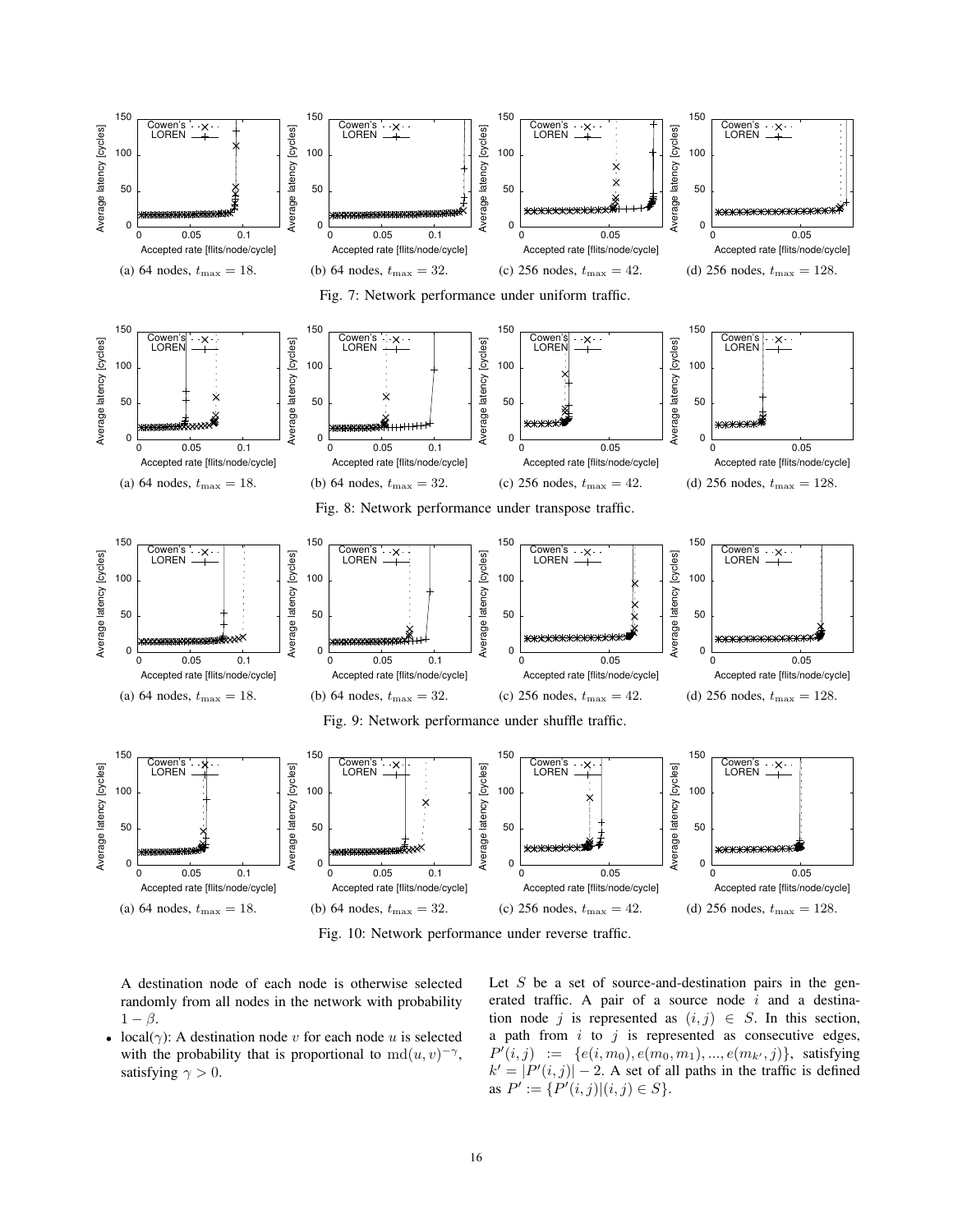

Fig. 12: Average efficiency under imbalanced traffic.

*2) Effective Bandwidth:* Let a congestion factor of an edge e,  $\tau(e)$ , be the number of paths in P' that include the edge e. The effective bandwidth for each traffic is defined as the following equality [28], [29].

$$
\Gamma(P') = \frac{1}{|S|} \sum_{(i,j) \in S} \frac{1}{\max\{\tau(e)|e \in P'(i,j)\}}
$$

In this evaluation, 1,000 random traffic patterns for each imbalanced traffic are generated, and the average effective bandwidth is calculated.

Fig. 11 shows the results. It is shown that LOREN can achieve the better performance than Cowen's algorithm except in the case of hotspot(0.7) and  $t_{\text{max}} = 42$  for 256 nodes. As shown in Section VI, LOREN increases the number of hops between nodes in this case, which leads to a large number of edges that each path contains and thus to high degree of congestion. On the other hand, LOREN effectively improves the bandwidth especially for the localized traffic. This is because of the reduced number of hops between physically nearby nodes and the balanced load. When  $t_{\text{max}}$  is large, it improves the bandwidth by 9.1% and 6.1% for 64- and 256 node networks, respectively.

*3) Average Efficiency:* Efficiency for a path between nodes  $i$  and  $j$  is defined as a multiplicative inverse of the path length,  $h(i, j)^{-1}$  [30]. It quantifies the characteristic of smallworld phenomena developed by a routing method. The average efficiency is the average value for all paths in the traffic. In the same way as Section VI-D2, 1,000 random patterns are generated for each traffic and the average is calculated.

Fig. 12 shows that LOREN can improve the average efficiency by up to 3.3%. The improvement in the average efficiency is slightly smaller than that in the effective bandwidth as shown in Section VI-D2. These results illustrate the fact that LOREN can improve the bandwidth not only by the reduced number of hops but by the balanced load achieved with the distributed routing manner. In summary, the proposed method LOREN can be efficiently applied to the practical localized or unbalanced traffic.